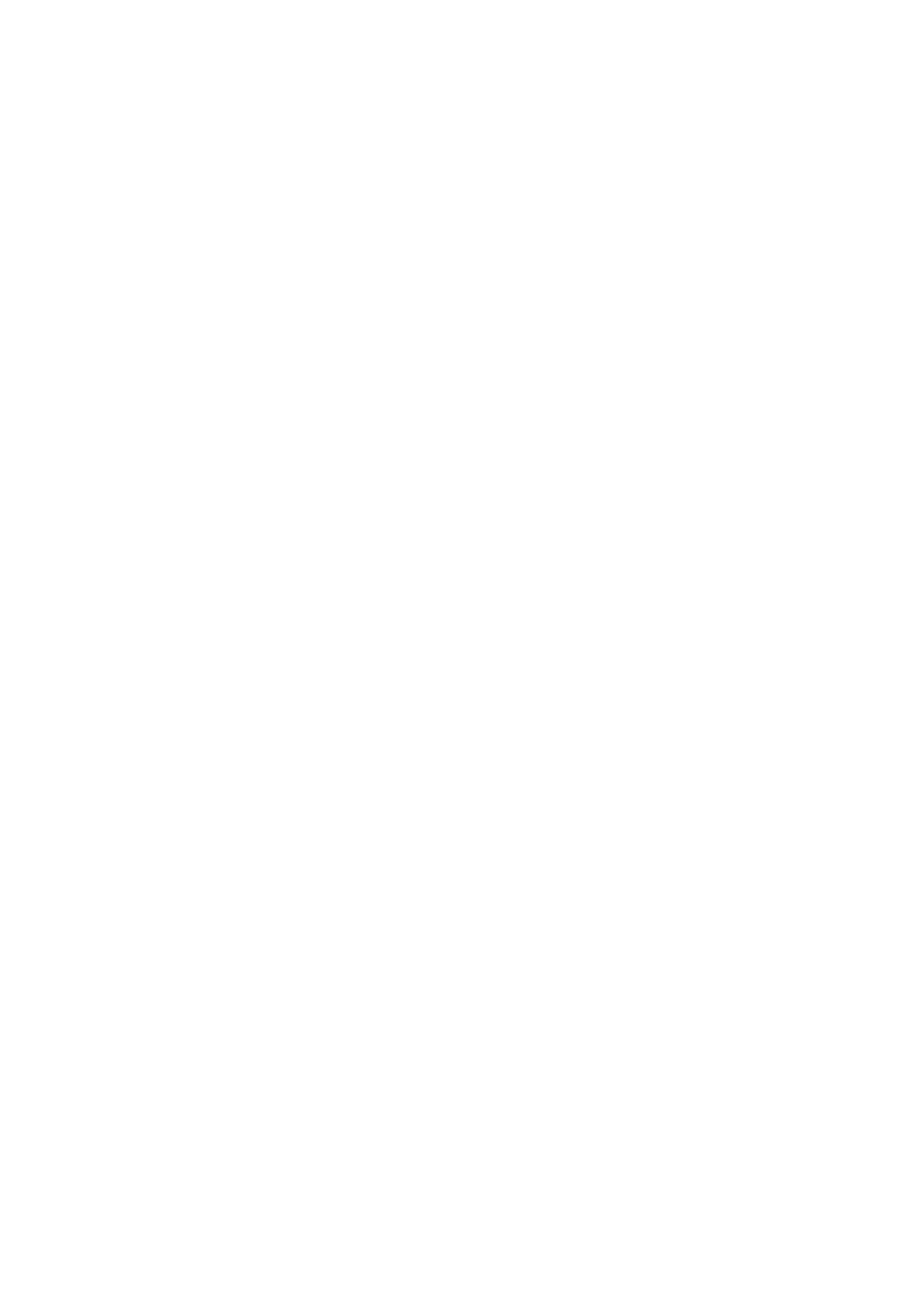## **1. Introduction**

Video games absorb more and more of people's spare time competing with other common activities such as reading books, listening to music, watching movies or playing sports. According to a recent report of the Entertainment Software Association (2016) the value of the US game industry in 2015 was about 23.5 billion dollars. This gives rise to increased competition among game developers to grab and keep the players' attention by delivering more and more innovative products. However, with the accompanying increase of production costs, many developers decide to balance between the innovation and familiarity in their games to avoid the potential loss associated with the commercial failure of the game. Large studios, such as Electronic Arts or Ubisoft, focus on developing sequels of well-known game series, while some groups of smaller studios try to reproduce game experiences similar to their successful competitors. This creates the need to seek more precise tools to pre-test the player reactions before the official publication of the game. In these circumstances there is a growing interest in using neurophysiological methods such as electroencephalography (EEG). Measuring brain waves during gameplay with EEG gives an opportunity to record very small changes between similar stimuli which may have a substantial effect on player preferences. Moreover, EEG has an advantage over self-report methods, as it offers objective and continuous measurement of player experience.

Using EEG to investigate player experiences has received some attention in recent years. Existing game research utilizing EEG has focused on measuring players' responses to different level designs (Nacke, Stellmach, & Lindley, 2010), measuring mental workload (He, Yuan, Yang, Sheikholeslami, & He, 2008) or searching for brain activity patterns which may be used in brain-computer interfaces (Berta, Bellotti, De Gloria, Pranantha, & Schatten, 2013). Even though some researchers point out that EEG metrics based on hemisphere asymmetries can be used in game research (Kivikangas et al., 2011), this possibility has not yet been fully explored.

#### **1.1. Frontal alpha asymmetry**

The general body of research suggests that behaviour is organized by two complementary systems. One, responsible for approach-tendencies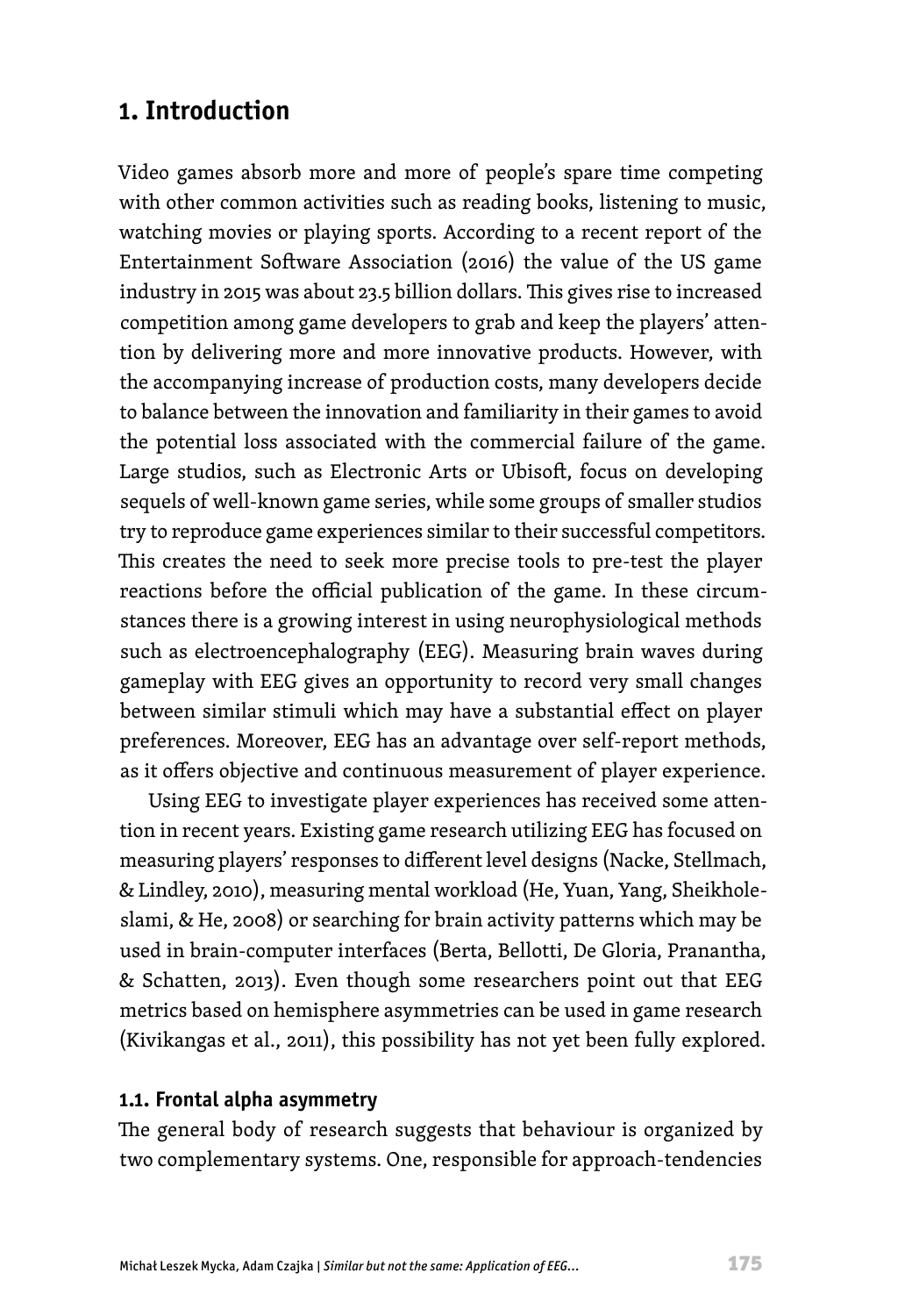to stimuli, is related to greater EEG alpha activity over the left prefrontal cortex (L). The other one is associated with withdrawal-tendencies from stimuli and reflected in greater EEG alpha activity over the right prefrontal cortex (R) (Davidson, 1984, 1993; Sutton & Davidson, 1997; for a review see: Coan & Allen, 2004). Both measures are collected simultaneously to create the ratio score  $(R-L)/(R+L)$ . Since the power in the alpha band is inversely related to the activity of the hemispheres (Pizzagalli, 2007), positive values of the ratio denote greater activation of the left hemisphere and relatively greater approach-tendency. The frontal alpha asymmetry index is useful for differentiating video advertisements (Ohme, Reykowska, Wiener, & Choromanska, 2010) and psychopathological states (Stewart, Coan, Towers, & Allen, 2011).

Even though frontal alpha asymmetry seems to reflect behavioural tendencies, there is still an ongoing discussion on how it relates to the emotional valence of the stimuli (for a review see: Spielberg, Stewart, Levin, Miller, & Heller, 2008). The popular view is that experiencing positive emotions leads to approach behaviour, and experiencing negative ones leads to withdrawal from the stimuli (Heller, 1990; Davidson, 2004). This holds true for positive emotions such as happiness or surprise, and for negative emotions such as sadness, fear or disgust. However, anger as a negative emotion still leads to the approach to the stimuli and falls into the same group as surprise and happiness (Harmon-Jones, 2004).

#### **1.2. Current research**

In the present study we want to explore the potential use of frontal alpha asymmetry as a metric which differentiates between potentially successful and unsuccessful games. We hypothesize that this asymmetry will be positively related to the players' tendency to continue the game. Moreover, as games elicit both negatively and positively valenced emotional states (Jennett et al., 2008), we want to check if there is an association between frontal alpha asymmetry and enjoyment coming from gameplay. In order to answer the above questions we compare two commercially available games. We based our choice of games on two criteria. In order to get a clear indication of the games' success, they needed to vary on the grounds of available aggregate user scores. Despite this difference, we wanted them to be as similar as possible in terms of genre, game mechanics, controls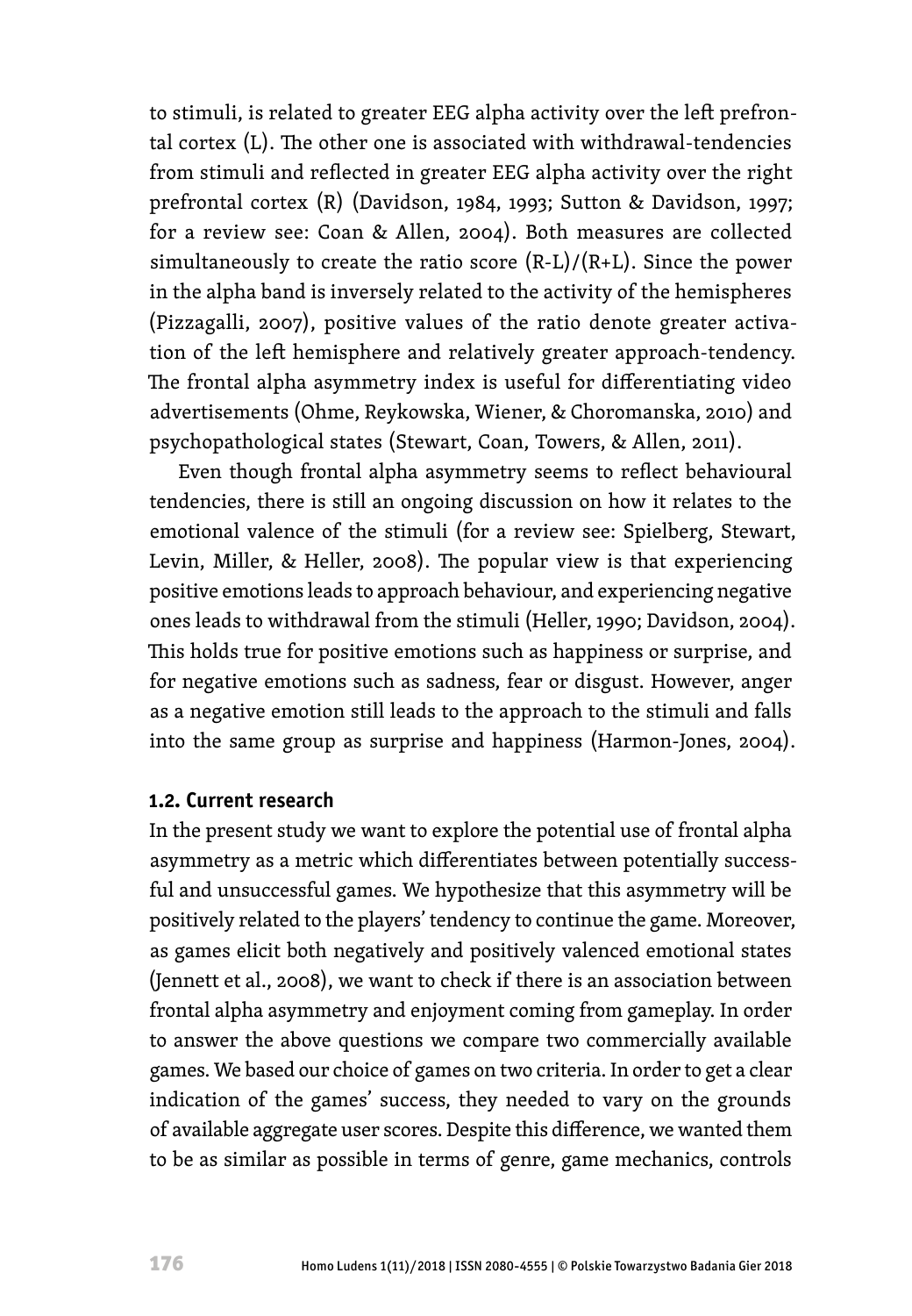and setting. The criteria put in this way set a high precision threshold for the measurement methods used in the study. According to the review by Boyle, Connolly, Hainey, & Boyle (2012), self-report methods are still the most popular method to measure player experience. Therefore, beside EEG measurement we decided to use one of the popular questionnaires together with a single measure of player engagement for the purpose of comparison.

## **2. Method**

#### **2.1. Measures**

### *2.1.1. Electroencephalograph*

A B-Alert EEG wireless headset (Berka et al., 2004, 2007) was used for all recordings. The signal was recorded with 9 EEG referential channels (Fz, F3, F4, Cz, C3, C4, POz, P3, P4), placed according to the 10-20 system (Jasper, 1958) and referenced to the linked mastoids. The data was collected with a sampling rate of 256 Hz. Impedances during all recordings were kept below 40kΩ - as recommended by the equipment manufacturer. The signal was automatically decontaminated (Berka et al., 2007) from the known artifacts such as eye movements, muscle tension, or those associated with the movement of the electrodes and the saturation of the amplifier. In order to obtain a decontaminated signal the subjects had to perform a standardized baseline procedure comprising three tasks: eyes closed for 5 minutes, eyes open for 5 minutes, 3-Choice Vigilance Task.

### *2.1.2. Video recording*

Two cameras were used. One camera (Logitech C920) was used to record the participants' movements to search for EEG epochs prone to movement artifacts. The other camera (Microsoft LifeCam HD-3000) was used to record the game-session to later mark its beginning and ending on EEG recordings.

### *2.1.3. Play-time estimation*

For a single measure of player engagement we decided to check the elicited time distortion. This characteristic of engaging experience often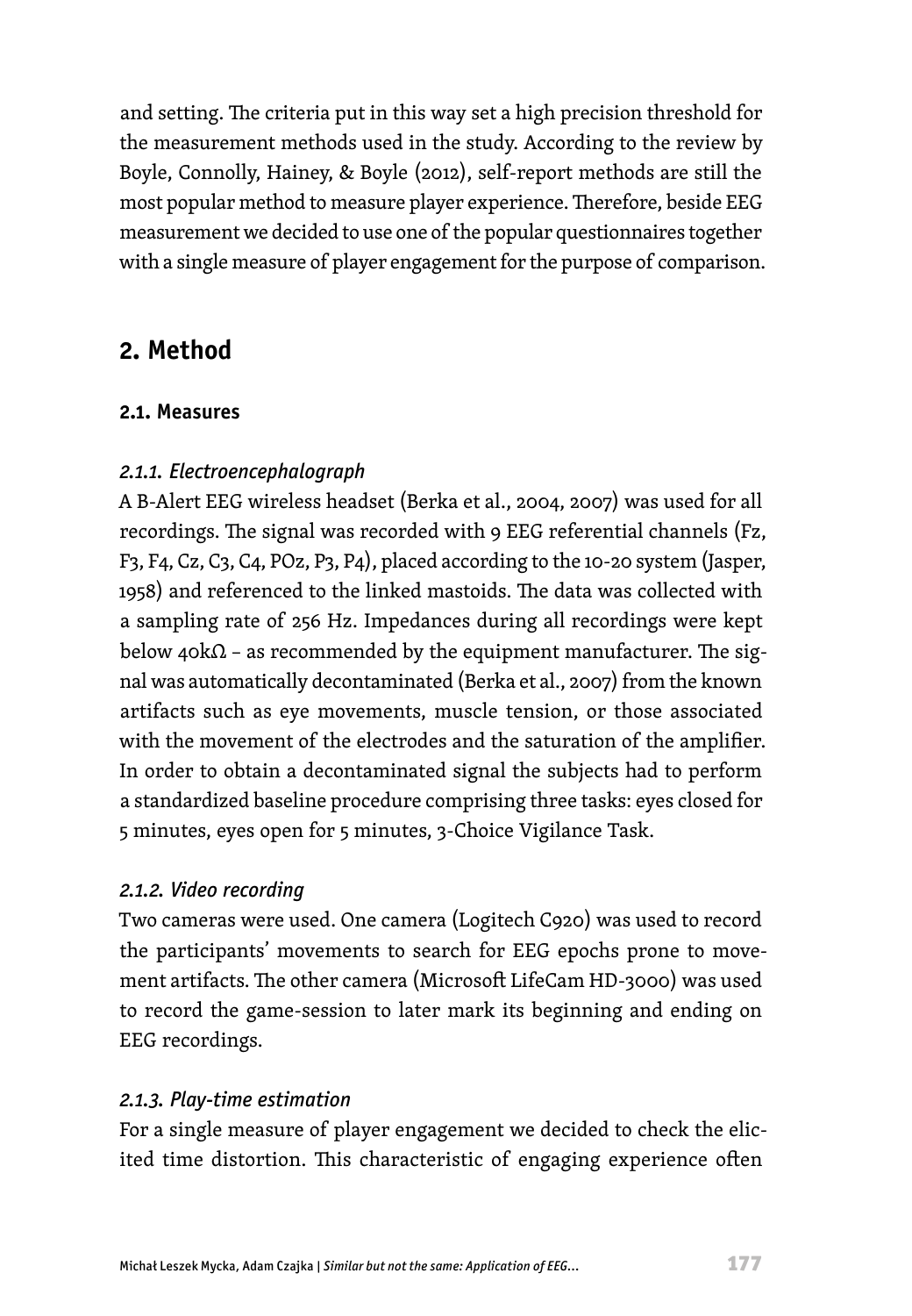reported by the players (Poels, de Kort, & IJsselsteijn, 2008) is defined by the overestimation or underestimation of the time spent in game. Time distortion differentiates between levels of game engagement, but only when the participants know from the beginning that they will have to make such an estimate after the play session (Sanders & Cairns, 2010). The participants were asked to mark the time spent in the game by entering their estimate in the form of one value, without entering ranges.

#### *2.1.4. Reported engagement*

Based on a review by Nordin, Denisova, & Cairns (2014), we decided to use the *Immersion Experience Questionnaire* (IEQ) constructed by Jennett et al. (2008) in a validated Polish version (Strojny & Strojny, 2014). The questionnaire consisted of 27 items on a 5-point scale. After reverse scoring of negative items, all items were summed up.

### *2.1.5. Reported enjoyment*

This 4-item scale was answered on the 5-point Likert type scale consisting of questions like "This game was fun to play". The one negative item was reverse scored and then all items were added together with α Cronbach's  $\alpha = .90$ .

### *2.1.6. Subsequent play behaviour*

Similarly to a procedure by Ryan, Rigby, & Przybylski (2006), this dichotomous variable was measured after a game-session in a freechoice format. Participants could choose whether to continue the game, read one of the popular paper-version game magazines or freely use their (smart)phones. The cases where the participant remained in the game for more than one minute during a 10-minute period were classified as continuation, and the other cases were classified as discontinuation. The one minute threshold was used because during the pilot study some subjects came back to the computer only in order to check their score and quit the game.

### **2.2. Games**

Two commercially available PC games from the tower-defense genre were selected: *Kingdom Rush* (2014) and *300 Dwarves* (2013). Both games had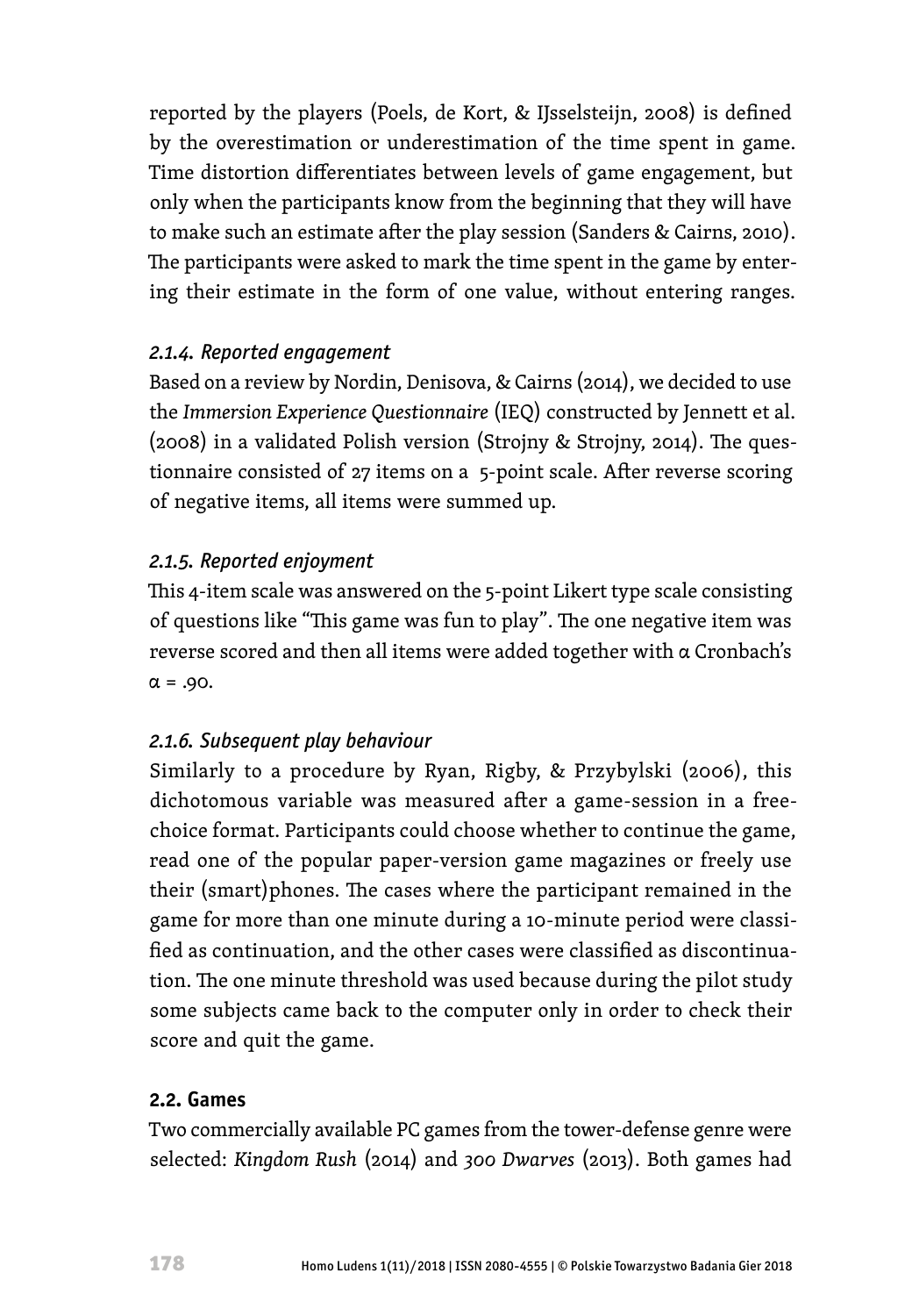similar game mechanics, controls, range of options offered to players (e.g. tower upgrades, special powers), both were set in a fantasy world with a similar plot, and both offered a tutorial presented in a similar way during the first level of the game. Despite this, on www.steampowered.com *Kingdom Rush* was near the top of the user rankings (96%) and *300 Dwarves* was near the bottom (52%).

#### **2.3. Participants**

The data was recorded for 27 males, aged 20 to 39  $(M = 25.7, SD = 4.46)$ . 2 participants were left-handed. 6 participants were wearing glasses or contact lenses. Each participant declared that they played video games at least two times a week. 1 participant had played *300 Dwarves* and 3 other participants had played *Kingdom Rush* before. Prior to the enrollment the participants were screened using self-report scales to exclude those suffering from neurological and psychiatric disorders. Other exclusion criteria included head injuries within the last 5 years and sleep disorders. To exclude other known interferences which might affect EEG data, the participants were asked to abstain from alcohol 24 hours before the scheduled visit. The participants were also prompted to limit the consumption of caffeine on the day of the visit and to abstain from cigarettes for at least 1 hour before the visit.

#### **2.4. Procedure**

The experiments were run during 3 consecutive weeks, with the first session starting at 8 a.m. and the last session starting at 6 p.m. each day of the week. Each session lasted approximately 2 hours 15 minutes. All the experiments were carried out in artificial lighting conditions, in the absence of external sources of light and with similar temperature prevailing in the laboratory room (20 degrees Celsius +/- 1 degree). All participants came to the lab setting on two occasions, 2 to 15 days apart, playing a different game on each visit, except for 2 participants who missed session two. Based on a random assignment, 14 of the participants played *Kingdom Rush* first, and the other 13 began with *300 Dwarves*.

On the first visit, after the description of the experimental procedure, each participant was asked to read and sign their informed consent form.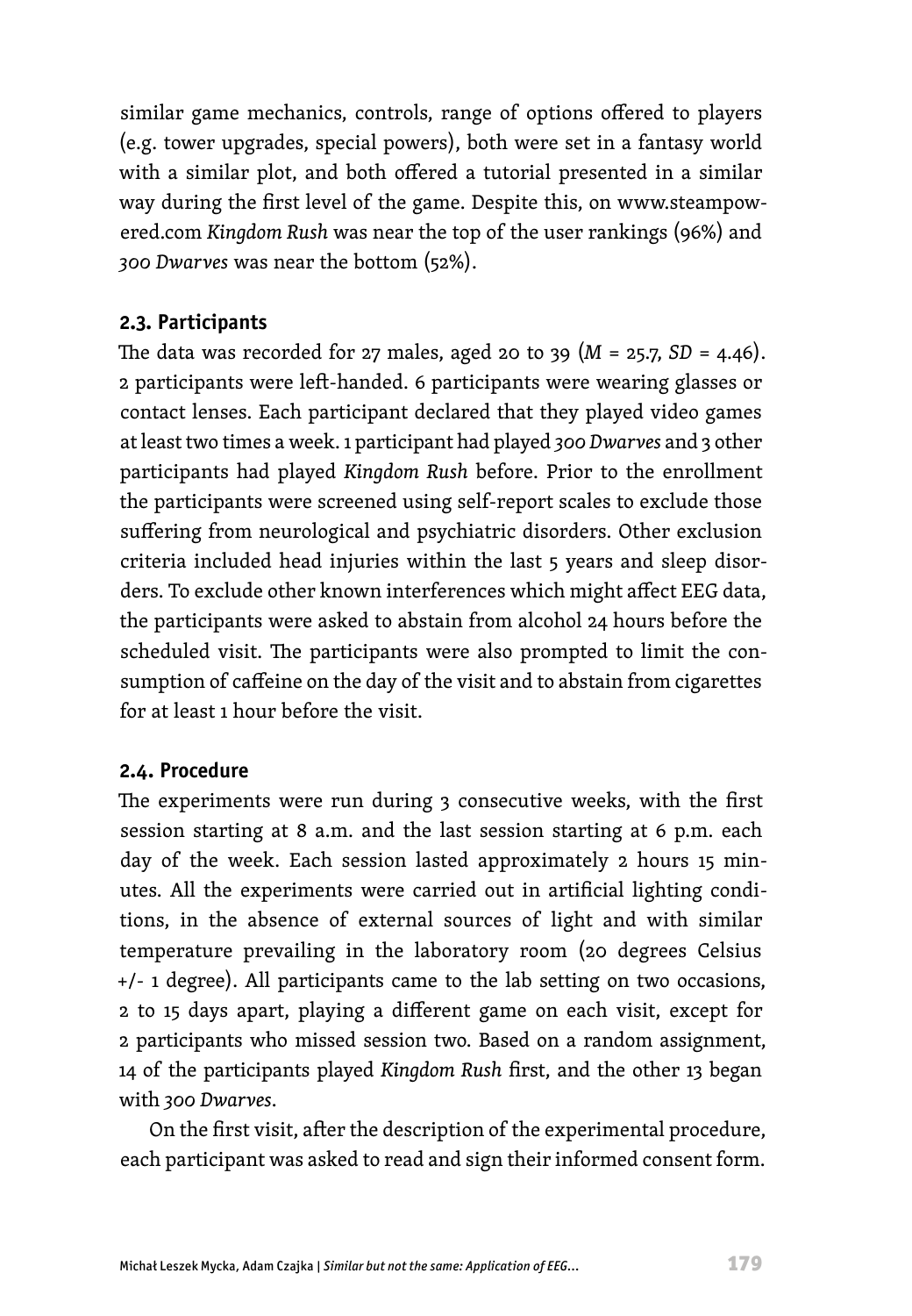Next, the participants were prepared for the EEG recording. After attaching the EEG electrodes and checking impedances they were asked to do the baseline tasks. Then they were seated in an office chair which was adjusted according to their individual height. Next, the cameras were set in place. Then the participants played one of the games described above. They did not know exactly what game they were about to play; they were only informed that every time the game was selected from a pool of more than a dozen games chosen for the study. The participants were also told that the length of time they were to play each game was randomly assigned on each visit and that they would be estimating it after play session. In truth, this time period was fixed at 23 minutes for all game sessions on both visits. After the designated time had passed, the participants were prompted to pause the game. After the play session they filled out a paper form consisting of play-time estimation, IEQ and enjoyment scale. Afterwards, all electrodes were removed, the cameras were shut off, and the participants were told that this part of experiment was finished but they had to wait for 10 minutes for the experimenter to check the quality of the gathered data. During that time the participants were given a choice to read one of a popular gaming magazines, use their (smart)phones or continue to play the game. When the time had passed, the participants were scheduled for the second visit.

The second session was similar to the first one, except for the game played. After the second session the participants were debriefed and received compensation (a cinema ticket) for their participation in the study.

### **3. Results**

### **3.1. Preliminary analyses**

#### *3.1.1. EEG data pre-processing*

The EEG data acquired from one participant on both sessions was excluded from further analyses due to strong artifact contamination. For the rest of the participants the EEG epochs, lasting 2 seconds, were divided into three 1-second segments with an overlap of 50%. Data segments were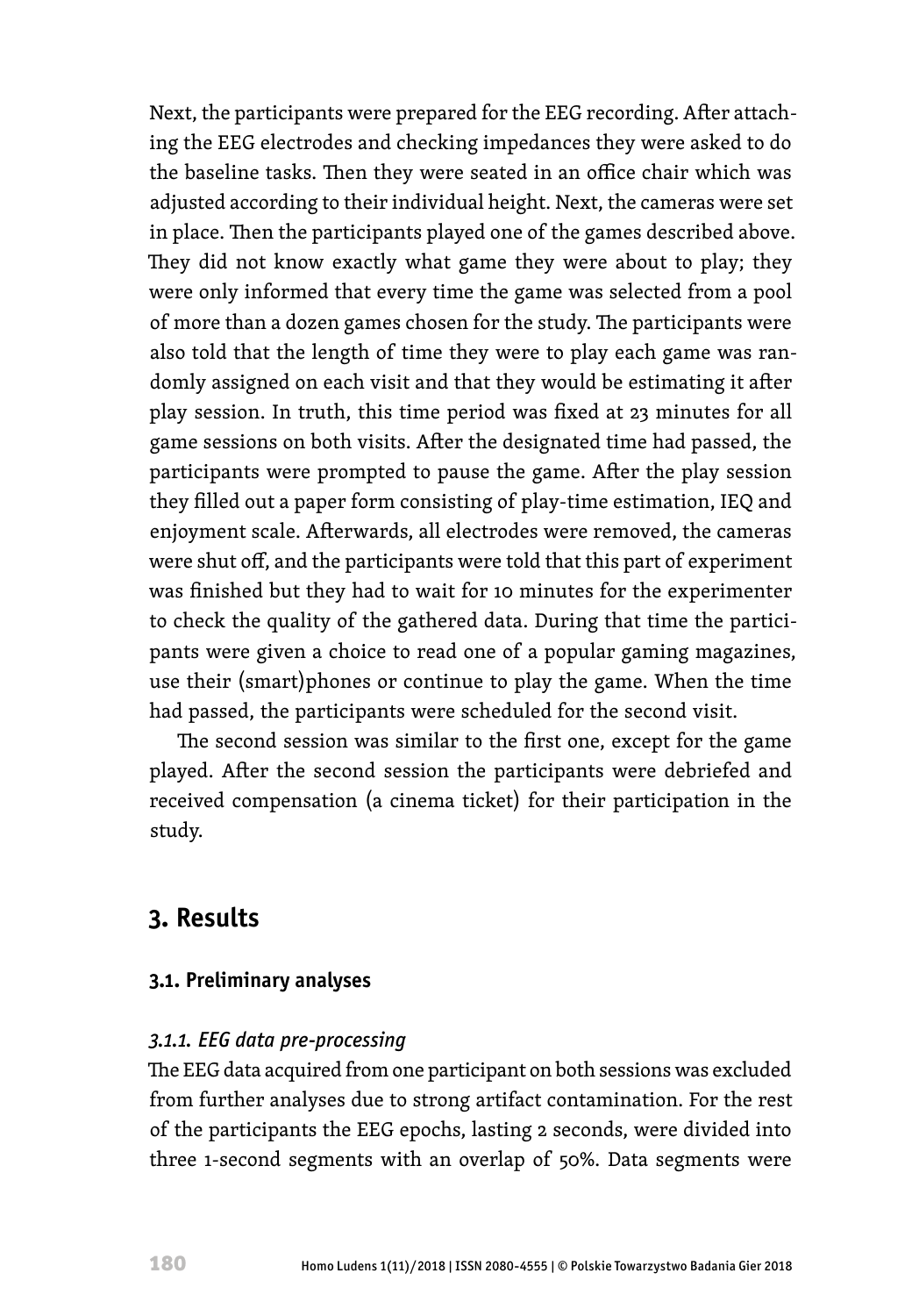windowed using the Kaiser function. Then, each segment power spectra were computed with the use of Fast Fourier Transform (FFT).

Studies on player experience commonly use fixed frequency bands for alpha rhythm (e.g. 8-14 Hz) for all subjects (e.g. Nacke et al., 2010; Berta et al., 2013). It has been found that individually defined frequencies give a more accurate estimate of neural activity (Klimesch, 1999; Klimesch, Schack, & Sauseng, 2005). Inter-individual variability observed in alpha frequency shows that with fixed frequency window there is a possibility to mistakenly include activity from neighboring frequencies (e.g. theta) in the alpha window. In view of the above, alpha frequency was defined individually per subject, similarly to the study by Doppelmayr, Klimesch, Pachinger, & Ripper (1998). Peak alpha frequency (PAF) was computed by averaging the peak frequency measured in the 8-13 Hz frequency bins at POz electrode during the eyes-closed period. For each participant individual alpha frequency (IAF) was defined as a range (PAF – 4 : PAF + 2). The mean natural-logged power value of IAF measured at F3 and F4 electrodes was used to compute the frontal alpha asymmetry index (FAA) using the following formula:  $(F_4-F_3)/(F_4+F_3)$ . For the purpose of statistical analyses the average value of FAA was computed for each 23 minute-long game session.

#### *3.1.2. Data treatment*

The data from two participants who missed their second session was excluded from further analyses. Next, explorative data analysis was conducted to check if the values of play-time estimation, IEQ, enjoyment and FAA deviated from normal distribution. Shapiro-Wilk test for normality indicated that play-time estimation for *300 Dwarves* deviated significantly from the normal distribution  $(p < .05)$ . Therefore, further analyses used for that variable were non-parametric.

The final sample size used in the analyses of self-report measures was 25 participants. For EEG analyses the sample size was 24 participants.

#### **3.2. Primary analyses**

To verify which of the games would be preferred more by the participants we conducted analysis on subsequent play behaviour and reported enjoyment. Based on McNemar's test with the continuity correction,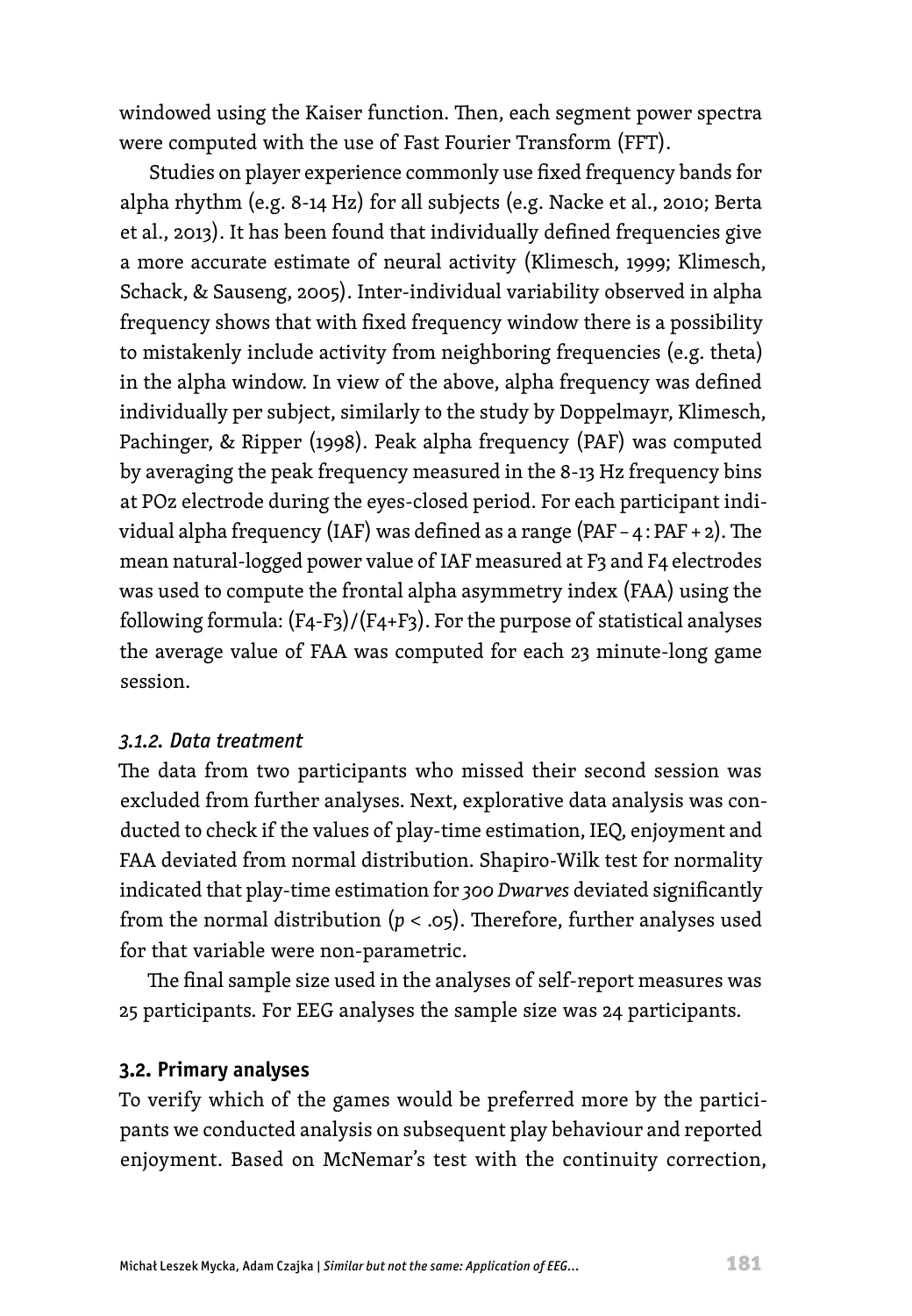the number of participants who decided to continue playing was significantly different between two games ( $χ$ 2 = 5.818, *df* = 1, *p* = .016). The participants were more likely to continue playing *Kingdom Rush* than *300 Dwarves* (see table 1). The dependent-samples t-test was used to check the differences in reported enjoyment. Participants enjoyed *Kingdom Rush* (*M* = 15.52, *SD* = 3.62) more than *300 Dwarves* (*M* = 12.32, *SD* = 3.70), *t*(24) = 3.09, *p* = .005.

**Table 1.** Frequencies of players' decisions to continue the games during the free-choice period.

|             |                 | Kingdom Rush    |              | Total |  |
|-------------|-----------------|-----------------|--------------|-------|--|
|             |                 | Discontinuation | Continuation |       |  |
| 300 Dwarves | Discontinuation |                 | 10           | 18    |  |
|             | Continuation    |                 | b            |       |  |
| Total       |                 | Ω               | 16           | 25    |  |

In order to test which of the measures differentiated both games, statistical tests were ran on play-time estimate, IEQ and FAA scores. The Wilcoxon signed-rank test indicated that there was no statistically significant difference between the games in the time estimated by participants  $(p = .200)$ . The difference in the IEQ scores was also non-significant as indicated by the dependent-samples t-test (*p* = .213). However, the dependent samples t-test indicated that *Kingdom Rush* elicited higher FAA values (*M* = .0058, *SD* = .0099) than *300 Dwarves*  $(M = -.0042, SD = .0125), t(23) = 4,24, p < .001.$ 

Further, we examined if the differences in enjoyment and subsequent play behaviour in both games were associated with the differences identified in the FAA score. First, the *300 Dwarves* scores were subtracted from *Kingdom Rush* scores on subsequent play behaviour, enjoyment and FAA. Next, the obtained differential scores were correlated. Based on the results of Pearson correlation, there was no statistically significant association between reported enjoyment and FAA (*p* = .594). Before the last analysis, due to the negative result obtained by one participant on the subsequent play behaviour differential score, we multiplied his results by -1 to keep the dichotomous character of the variable. The relationship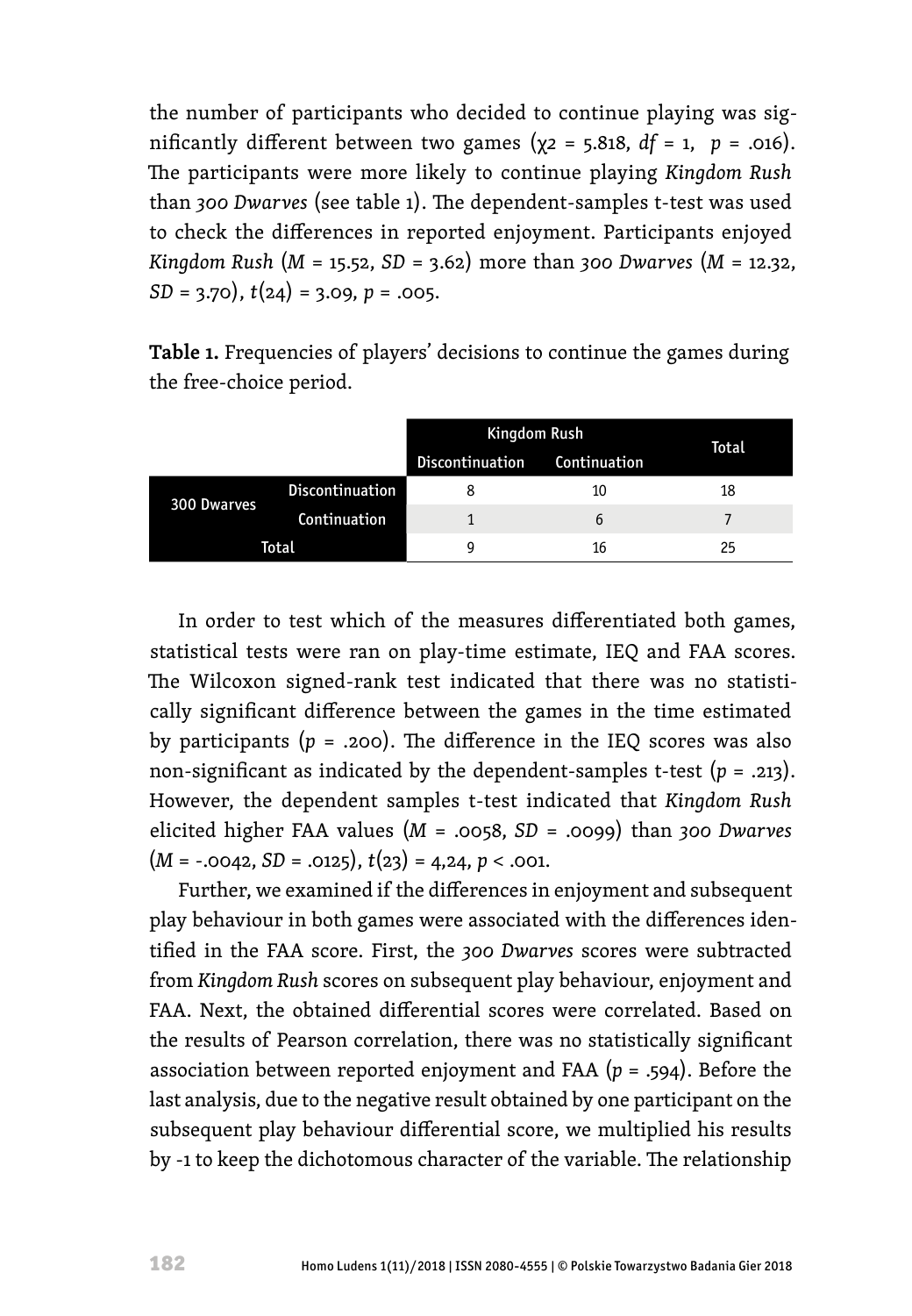between subsequent play behaviour and FAA was found to be moderate as indicated by the point-biserial correlation (*rpb* = .462, *p* = .023). Based on r-squared value, the FAA explained 21.3% of variance in the player behaviour.

## **4. Discussion**

In this comparative study of two similar games we verified the usefulness of frontal alpha asymmetry as a measure of game success and as an indicator of the players' behavioural tendencies. The two tested games elicited different approach-withdrawal tendencies among participants. *Kingdom Rush* as a more successful game elicited a higher approach tendency than the less successful *300 Dwarves*. This result corresponds with the earlier findings in the advertisement research, where more successful advertisements elicited relatively higher left hemisphere activation (Ohme et al., 2010). As further evidence, the difference in elicited FAA between the games was related directly to the differences in subsequent behaviour of the players. This result is consistent with the general prediction that greater approach-tendencies are reflected in the higher activation of the left hemisphere (Sutton & Davidson, 1997).

Although the FAA turned out to differentiate between both games and correlate with the subsequent behaviour of the participants, it was not related to the reported difference in enjoyment . The popular view is that people withdraw from aversive stimuli and approach positive ones. Thus, a higher approach tendency reflected in relatively higher FAA should be accompanied by higher enjoyment reported. However, this was not supported by our results. Our findings provide empirical support for the alternative hypothesis that emotional valence of the stimuli is not reflected by the FAA. Although experiencing positive states leads to approach behaviour, the negatively valenced ones do not always lead to withdrawal from the stimuli. The finding that FAA was not related to reported enjoyment suggests that motivational and emotional dimensions should not be confounded when interpreting FAA results in player experience research.

Overall, our study provides support for using frontal alpha asymmetry as a reliable and precise indicator of game success and player behaviour.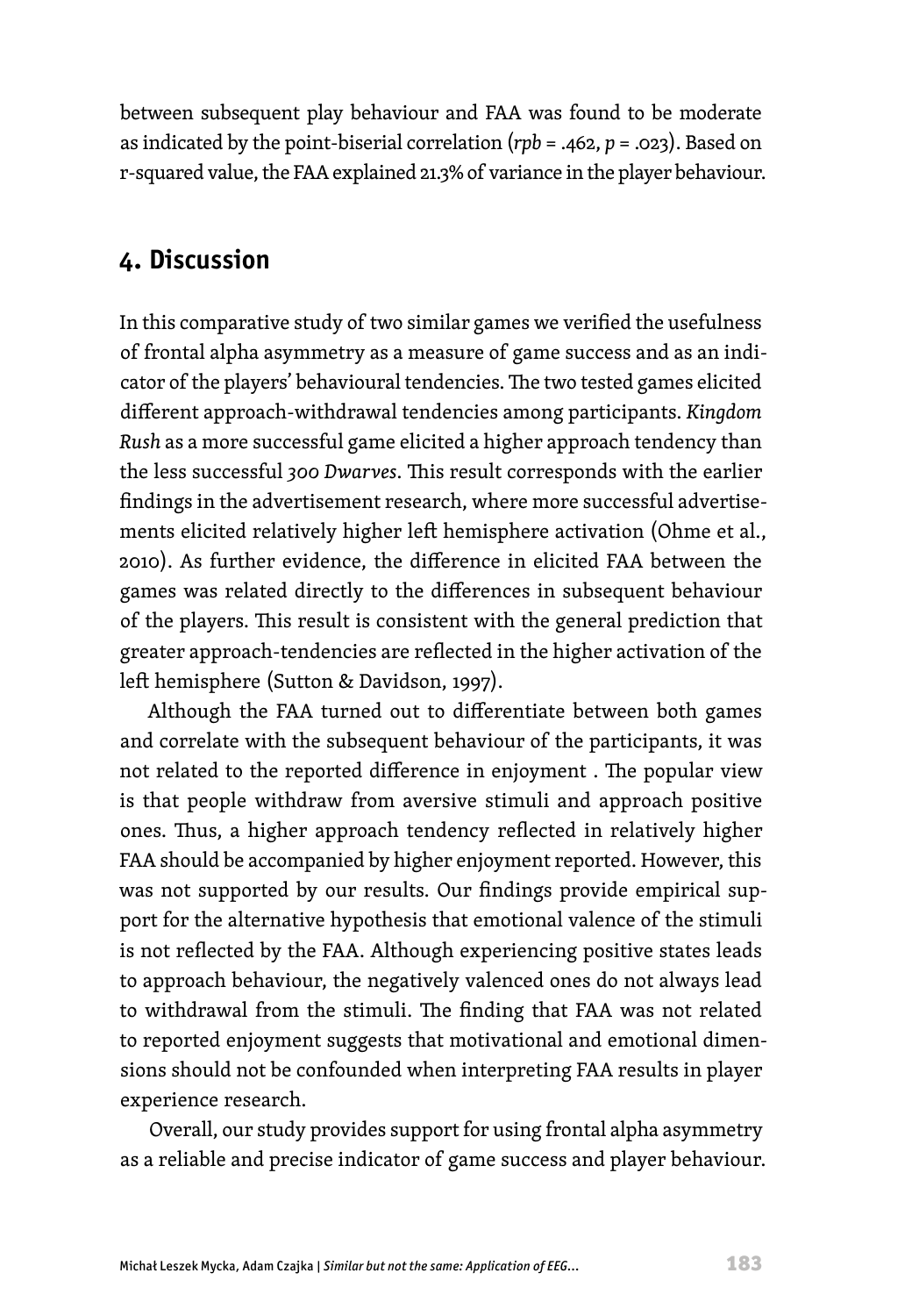Those characteristics of FAA are especially important for researchers interested in analyzing games from the psychophysiological perspective, and for game developers who have a hard time making their products succeed in the crowded game market. More generally, using psychophysiological measures has allowed us to capture small but crucial differences between similar games. It would be very difficult to obtain analogous results using the self-report methods. Apart from those promising results, our research does not provide a finite and fully confident solution. There is still need for further research which should focus on long-term player behaviour and on other game genres as they put different cognitive demands on players.

### **Acknowledgements**

This work was partially funded by the Faculty of Computing and Visual Communication, Collegium Da Vinci.

## **References**

- Berka, C., Izzetoglu, K., Bunce, S., Onaral, B., Pourrezaei, K., & Chance, B. (2004). Real-Time Analysis of EEG Indexes of Alertness, Cognition, and Memory Acquired With a Wireless EEG Headset. *International Journal of Human-Computer Interaction*, *17*(2), 211–227.
- Berka, C., Levendowski, D. J., Lumicao, M. N., Yau, A., Davis, G., Zivkovic, V. T., Craven, P. L. (2007). EEG correlates of task engagement and mental workload in vigilance, learning, and memory tasks. *Aviation Space and Environmental Medicine*, *78*(5 II).
- Berta, R., Bellotti, F., De Gloria, A., Pranantha, D., & Schatten, C. (2013). Electroencephalogram and physiological signal analysis for assessing flow in games. *IEEE Transactions on Computational Intelligence and AI in Games*, *5*(2), 164–175.
- Boyle, E. A., Connolly, T. M., Hainey, T., & Boyle, J. M. (2012). Engagement in digital entertainment games: A systematic review. *Computers in Human Behavior*, *28*(3), 771–780.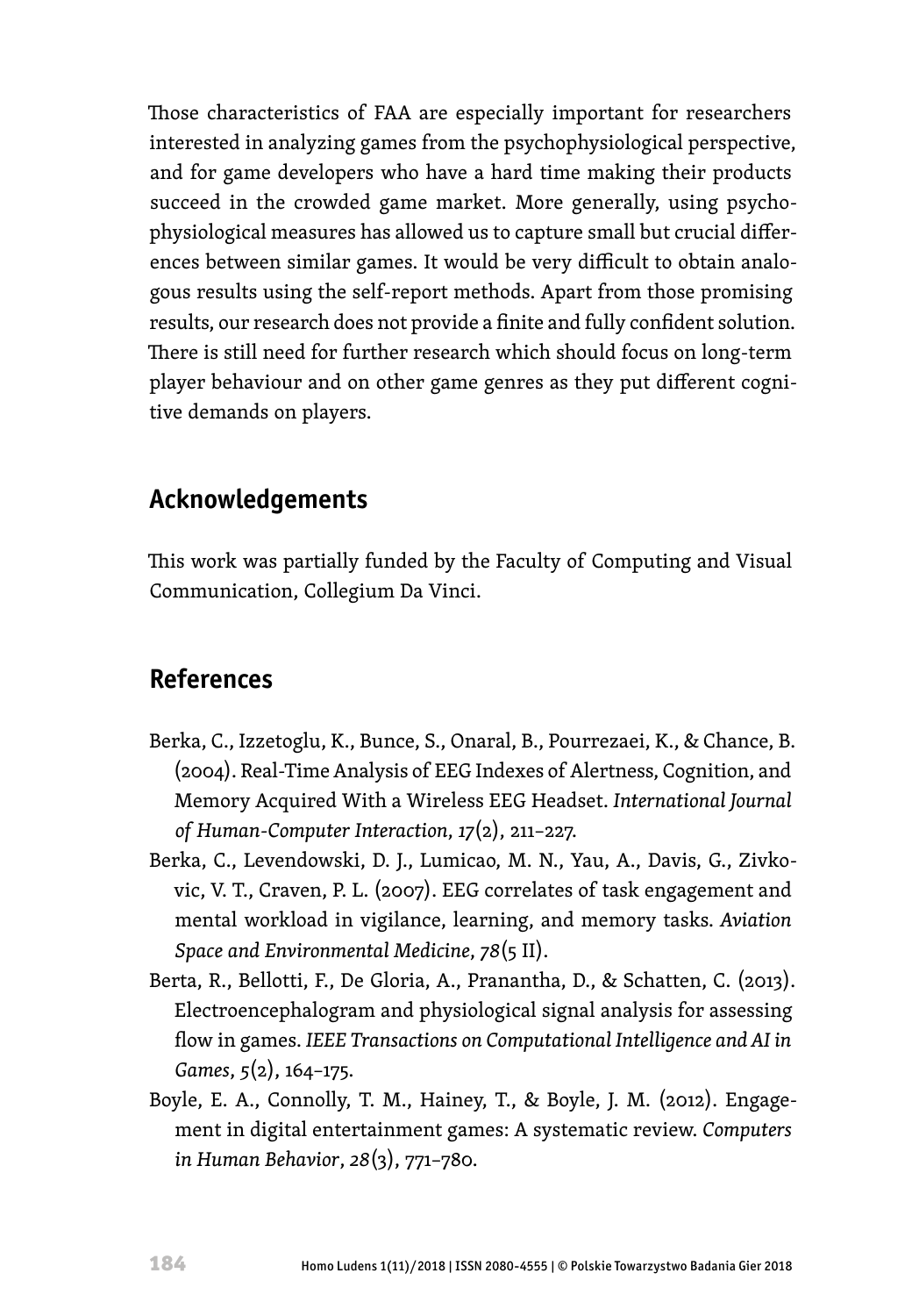- Coan, J. A., & Allen, J. J. B. (2004). Frontal EEG asymmetry as a moderator and mediator of emotion. *Biological Psychology*, *67*(1–2), 7–49.
- Davidson, R. J. (1984). Affect, cognition, and hemispheric specialization. In C. E. Izard, J. Kagan, & R. B. Zajonc (Eds.), *Emotion, Cognition, and Behavior* (pp. 320–365). Cambridge University Press.
- Davidson, R. J. (1993). Cerebral Asymmetry and Emotion: Conceptual and Methodological Conundrums. *Cognition and Emotion*, *7*(1), 115–138.
- Davidson, R. J. (2004). What does the prefrontal cortex "do" in affect: Perspectives on frontal EEG asymmetry research. *Biological Psychology*, *67*(1-2), 219–233.
- Doppelmayr, M., Klimesch, W., Pachinger, T., & Ripper, B. (1998). Individual differences in brain dynamics: important implications for the calculation of event-related band power. *Biological Cybernetics*, *79*(1), 49–57.
- Entertainment Software Assotiation. (2016). *2016 Essential Facts About the Computer and Video Game Industry*. Retrieved from http://www.theesa. com/wp-content/uploads/2016/04/Essential-Facts-2016.pdf.
- Harmon-Jones, E. (2004). On the relationship of frontal brain activity and anger: Examining the role of attitude toward anger. *Cognition & Emotion*, *18*(3), 337–361.
- He, E. J., Yuan, H., Yang, L., Sheikholeslami, C., & He, B. (2008). EEG spatio-spectral mapping during video game play. In *5th Int. Conference on Information Technology and Applications in Biomedicine, ITAB 2008 in conjunction with 2nd Int. Symposium and Summer School on Biomedical and Health Engineering, IS3BHE 2008* (pp. 346–348).
- Heller, W. (1990). The neuropsychology of emotion: Developmental patterns and implications for psychopathology. In N. L. Stein, B. Leventhal, & T. Trabasso (Eds.), *Psychological and biological approaches to emotion* (pp. 167–211). Lawrence Erlbaum Associates.
- Jasper, H. H. (1958). Report of the committee on methods of clinical examination in electroencephalography. *Electroencephalography and Clinical Neurophysiology*, *10*(2), 370–375.

Jennett, C., Cox, A. L., Cairns, P., Dhoparee, S., Epps, A., Tijs, T., & Walton, A. (2008). Measuring and defining the experience of immersion in games. *International Journal of Human Computer Studies*, *66*(9), 641–661.

Kivikangas, J. M., Chanel, G., Cowley, B., Ekman, I., Salminen, M., Järvelä,S., & Ravaja, N. (2011). A review of the use of psychophysiological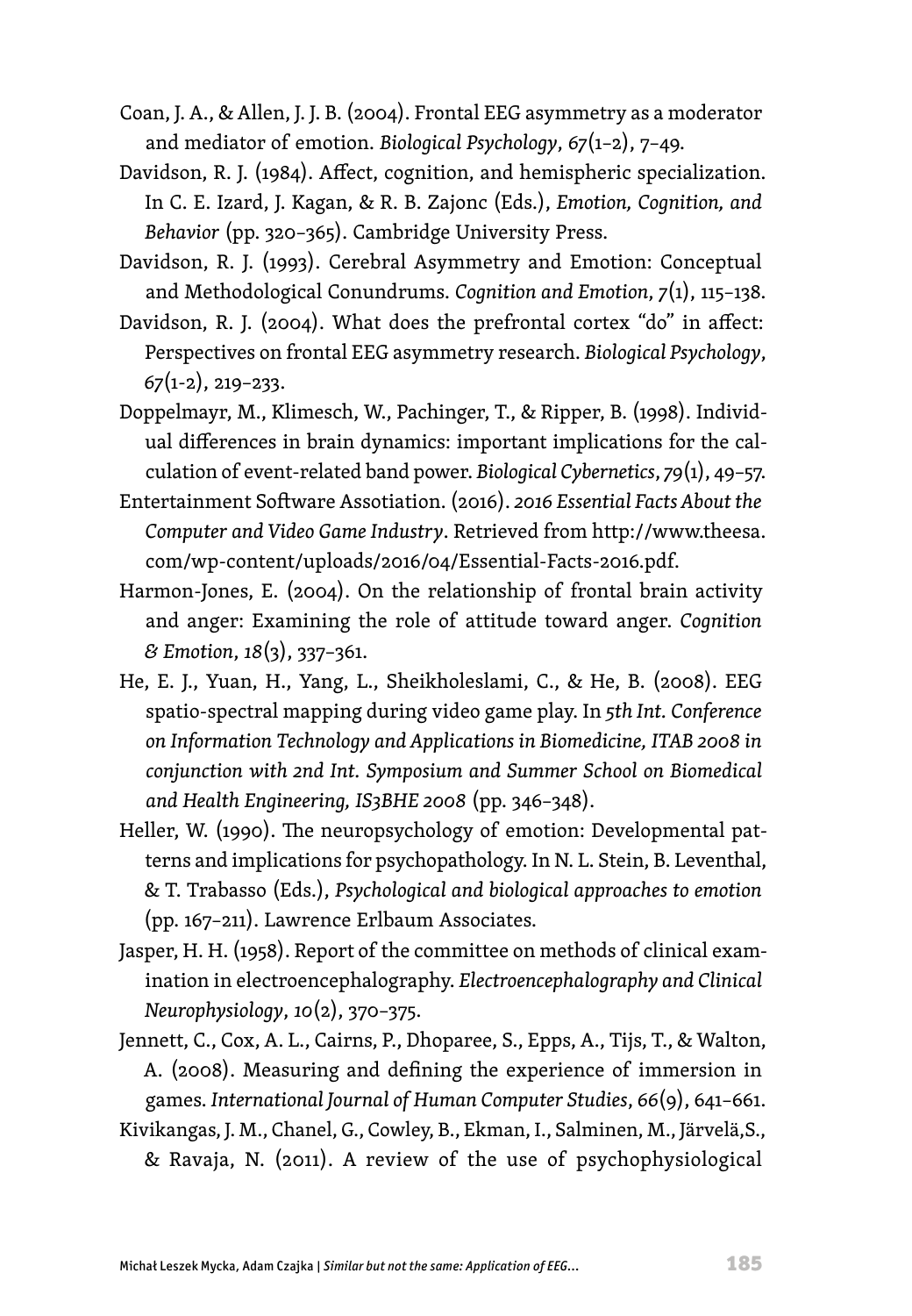methods in game research. *Journal of Gaming & Virtual Worlds*, *3*(3), 181–199.

- Klimesch, W. (1999). EEG alpha and theta oscillations reflect cognitive and memory performance: A review and analysis. *Brain Research Reviews*, *29*(2–3), 169–195.
- Klimesch, W., Schack, B., & Sauseng, P. (2005). The functional significance of theta and upper alpha oscillations. *Experimental Psychology*, *52*(2), 99–108.
- Nacke, L. E., Stellmach, S., & Lindley, C. A. (2010). Electroencephalographic assessment of player experience: A pilot study in affective ludology. *Simulation & Gaming*, *42*(5), 632–655.
- Nordin, A. I., Denisova, A., & Cairns, P. (2014). Too Many Questionnaires: Measuring Player Experience Whilst Playing Digital Games. In *Seventh York Doctoral Symposium on Computer Science & Electronics* (pp. 69–75).
- Ohme, R., Reykowska, D., Wiener, D., & Choromanska, A. (2010). Application of frontal EEG asymmetry to advertising research. *Journal of Economic Psychology*, *31*(5), 785–793.
- Pizzagalli, D. A. (2007). Electroencephalography and High-Density Electrophysiological Source Localization. In: J. T. Cacioppo, L. G. Tassinary, & G. G. Berntson (Eds.), *Handbook of Psychophysiology* (Third Edit, pp. 56–84). Cambridge University Press.
- Poels, K., de Kort, Y. A. W., & IJsselsteijn, W. A. (2008). Identification and Validation of Post-Game Experiences. In *CHI Conference*.
- Ryan, R. M., Rigby, C. S., & Przybylski, A. (2006). The motivational pull of video games: A self-determination theory approach. *Motivation and Emotion*, *30*(4), 347–363.
- Sanders, T., & Cairns, P. (2010). Time perception, immersion and music in videogames. In *Proceedings of the 24th BCS Interaction Specialist Group Conference* (pp. 160–167).
- Spielberg, J. M., Stewart, J. L., Levin, R. L., Miller, G. A., & Heller, W. (2008). Prefrontal Cortex, Emotion, and Approach/Withdrawal Motivation. *Social and Personality Psychology Compass*, *2*(1), 135–153.
- Stewart, J. L., Coan, J. A., Towers, D. N., & Allen, J. J. B. (2011). Frontal EEG asymmetry during emotional challenge differentiates individuals with and without lifetime major depressive disorder. *Journal of Affective Disorders*, *129*(1-3), 167–174.